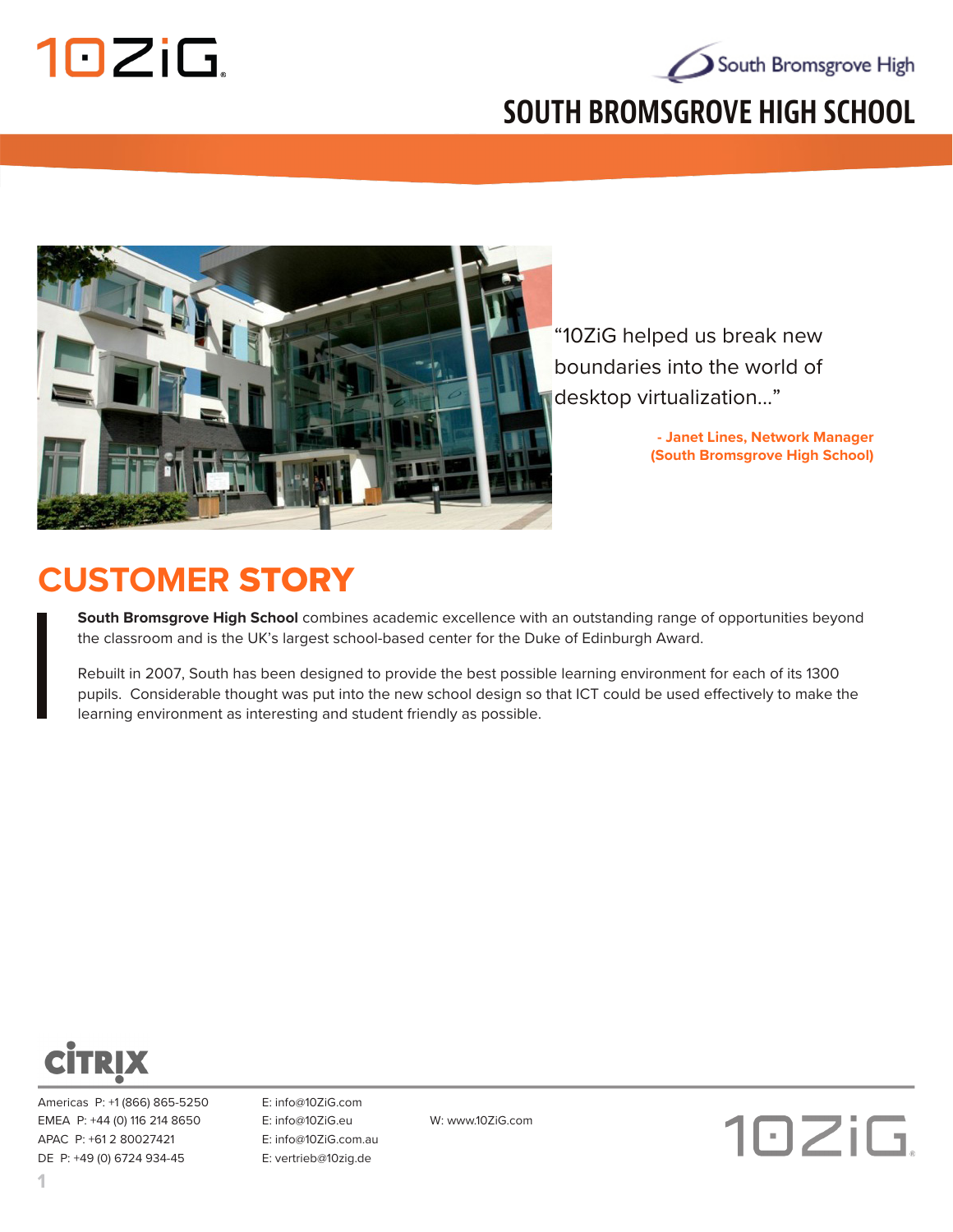# 10ZiG.

South Bromsgrove High **SOUTH BROMSGROVE HIGH SCHOOL**

## **THE** CHALLENGE

South Bromsgrove High's IT Team were looking to refresh worn out PC's which were unable to run the latest operating system (OS). Using the cost of replacing them with new PCs as a target, the school looked to find the most economical way to provide desktops in these classrooms. Not only did the new solution have to provide value for money, but it also had to provide scalability and a uniformed user experience throughout.

Janet Lines, Network Manager for South Bromsgrove High said, "We have around 1300 students and 150 staff here at South for whom we provision 1200 desktops. Providing an ongoing hardware and software strategy at that level is an expensive undertaking. Due to a sizeable reduction of our IT budget, it was imperative for us to find a more economical way of providing desktops so that it wouldn't impact on the learning facilities and environment we afford our students.

 "Off the back of visiting the BETT show, we saw 10ZiG Thin Clients being showcased, and really wanted to see if we could utilize them here at South. Our main interest came from the long lifespan and reliability that Thin Clients could offer us, which would in turn lead to cost savings. Before we could even look at testing them though, we needed either a desktop or application delivery solution in the back end. We trialled XenApp, XenDesktop and Horizon View, with a target cost-perdesktop equal to that of traditional, standalone PC's including hardware, licensing and installation. After weeks of testing and research, no one could give us a definitive cost-per-desktop and whichever way we worked the figures, they just didn't fit in with our budget."

Paul Clifton, Head of ICT at South, added, "From a curriculum side, the budget cutbacks were a real worry, especially given that we have a Technology College Status to uphold. Without a solution in place, it really was a dooms day scenario where we were facing the real possibility of a drastic reduction in the number of desktops we could provide."

At the eleventh hour, South were pointed in the direction of a new product called Kaviza, now Citrix VDI-in-a-Box (VIAB). Within 2-3 days they had a virtual desktop environment up and running within the school and they set about testing it with evaluation Thin Client devices from 10ZiG, NComputing, Dell Wyse and HP. Following their testing, South decide to go ahead and purchase VIAB as their desktop delivery solution along with 10ZiG Linux Thin Clients.

"We have around 1300 students and 150 staff here at South for whom we provision 1200 desktops. Providing an ongoing hardware and software strategy at that level is an expensive undertaking. Due to a sizeable reduction of our IT budget, it was imperative for us to find a more economical way of providing desktops so that it wouldn't impact on the learning facilities and environment we afford our students."

> **- Janet Lines, Network Manager (South Bromsgrove High School)**

Americas P: +1 (866) 865-5250 E: info@10ZiG.com EMEA P: +44 (0) 116 214 8650 E: info@10ZiG.eu W: www.10ZiG.com APAC P: +61 2 80027421 E: info@10ZiG.com.au DE P: +49 (0) 6724 934-45 E: vertrieb@10zig.de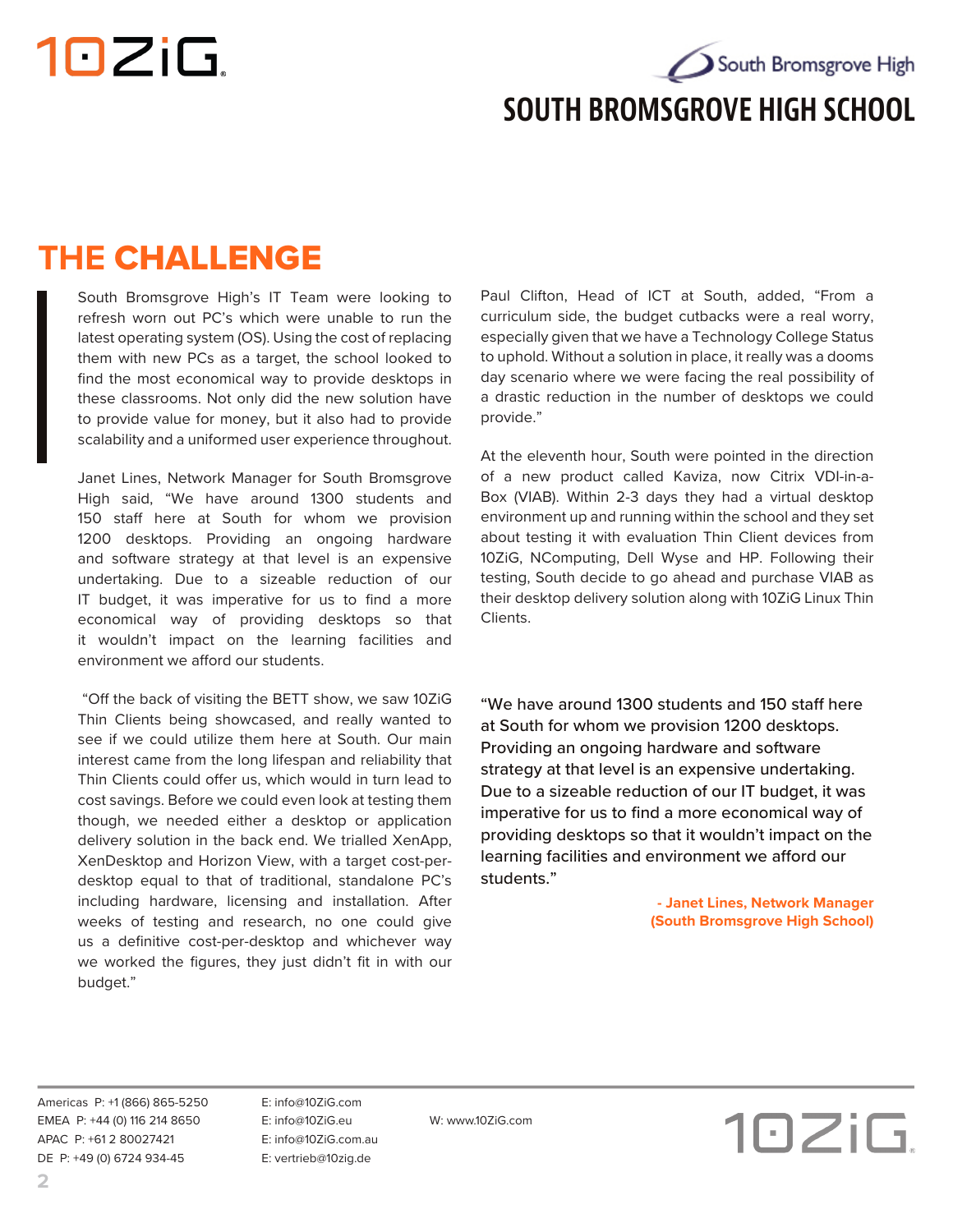10ZiG.

South Bromsgrove High **SOUTH BROMSGROVE HIGH SCHOOL**

### **THE** SOLUTION

South implemented Citrix VDI-In-a-Box along with 10ZiG HDX Linux Thin Clients to utilize alongside their existing PC estate. The new solution has allowed for a more cost effective way of providing IT services within the school, without impacting on the number of desktops they can provide.

After moving forwards with VIAB, Janet Lines explained the reasons behind their decision to choose 10ZiG Thin Clients as part of their new desktop strategy, "When we first started to investigate VIAB (as Kaviza), 10ZiG was the only dedicated device for the solution and we found the other vendor's devices didn't provide the user experience we wanted for our students. They were too complicated and didn't mirror the user journey of a PC. 10ZiG stood out by offering us exactly what we wanted, including an intuitive user journey, affordability, and ease of management and configuration.

Paul Reizlein, Senior Technician at South, and 'National ICT Technician of the Year' 2011/12, elaborated on the management side of the 10ZiG devices, "The 10ZiG Manager is very easy to work with and the deployment of a 10ZiG device within a classroom takes just a matter of minutes. We simply add the device to the network and then push out an image from the 10ZiG Manager. We also push out firmware updates and templates to whole classrooms or even groups of classrooms simultaneously. In comparison to other management consoles I have encountered, 10ZiG Manager is definitely the most impressive and intuitive to work with."

South will also be testing the auto-deployment feature of the 10ZiG Manager which means the 10ZiG devices are capable of downloading their own image when entering the network. This feature also works across VLAN's either by broadcast or unicast discovery and knows which firmware to utilize based on the devices IP Range or other specified criteria. The facility to automate the deployment of a 10ZiG Thin Client will mean that even less time will be spent manually installing hardware. In South's case this is particularly important as the IT Team only consists of four people. As an added bonus, the 10ZiG Manager is completely free of charge and offers an unlimited user license.

Janet Lines continued, "We started to see the rewards of our new solution very early on when we replaced 75 desktops in Mathematics. Our budget was the equivalent cost of 75 traditional desktops, including licensing and installation. Not only did we come way under that target budget, but we also managed to provide another 32 workstations on top of that, and all of them running Windows 7 desktops."

"The 10ZiG Manager is very easy to work with and the deployment of a 10ZiG device within a classroom takes just a matter of minutes. We simply add the device to the network and then push out an image from the 10ZiG Manager."

> **- Paul Reizlein, Senior Technician (South Bromsgrove High School)**

Americas P: +1 (866) 865-5250 E: info@10ZiG.com EMEA P: +44 (0) 116 214 8650 E: info@10ZiG.eu W: www.10ZiG.com APAC P: +61 2 80027421 E: info@10ZiG.com.au DE P: +49 (0) 6724 934-45 E: vertrieb@10zig.de